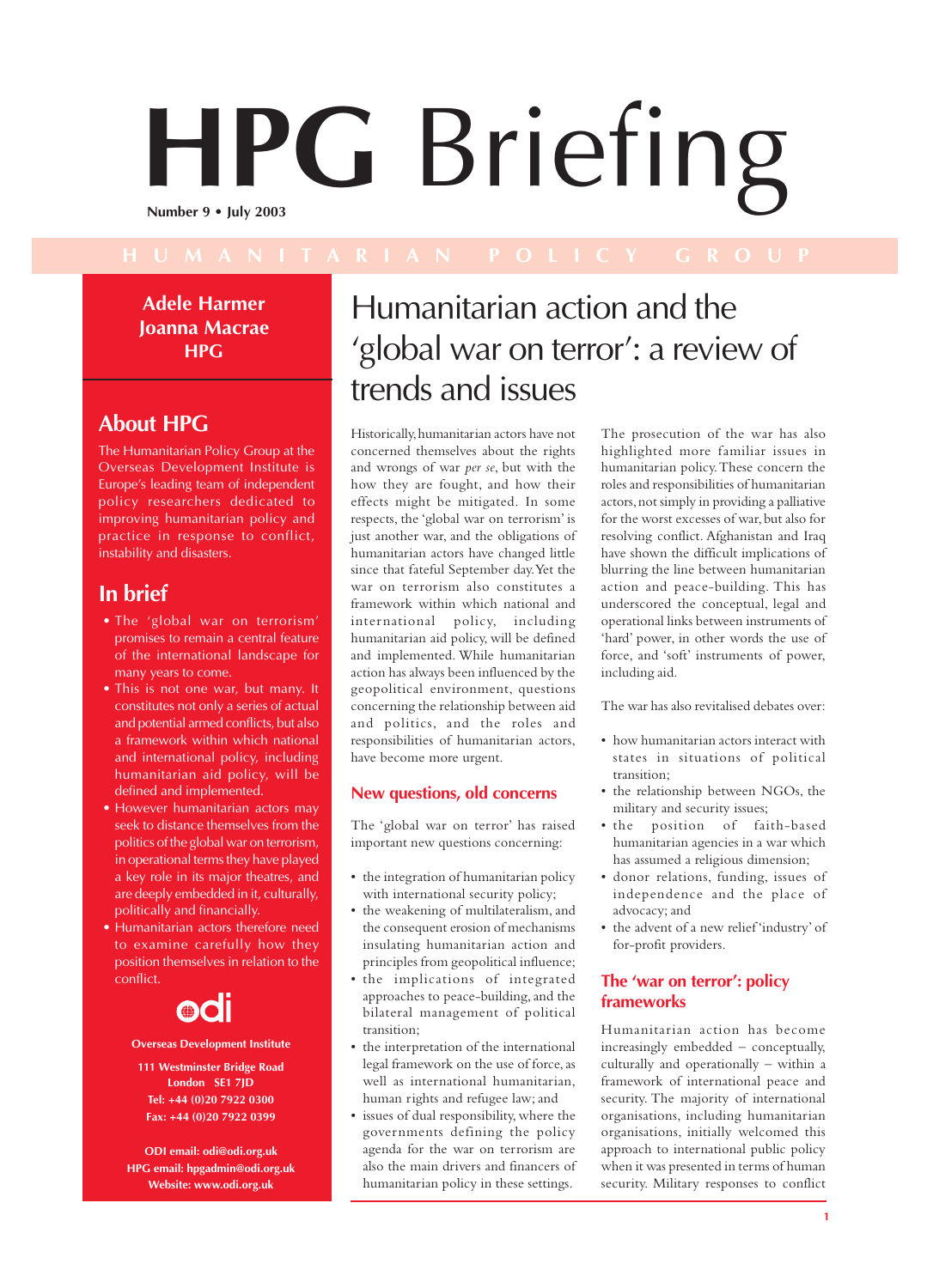were combined with non-military instruments, such as trade, aid and diplomacy, and national public policy was linked to international public policy to ensure a coherence of response to complex political crises.

There is considerable continuity between these ideas and the thinking shaping the global war on terrorism. There are also, however, fundamental differences. The first concerns the notion of security, what it means and how it can be achieved. The second relates to how this agenda is shaped, and how objectives regarding values, principles and legal norms intersect with immediate concerns to protect security. So, for example, arguments in favour of investing humanitarian aid and development assistance in refugee-producing countries are being linked to the need to prevent migration into donor countries, because such migration is seen to be associated with security. How international refugee organisations respond to such trends, and to an increasingly restrictive asylum regime in Western countries, will be important for the protection of refugees. It will also be important in determining the vulnerability of populations remaining in conflict-affected countries.

#### **The 'war on terror': legal frameworks**

International humanitarian law (IHL) governs the way in which armed conflict is conducted, setting limits on the permissible methods and means of warfare and making specific provision for the protection of civilians and others taking no direct part in hostilities. Whether terrorist actions and the response to them amount to an armed conflict such as to be governed by IHL depends on the particular circumstances, and this question may well be disputed. IHL governs both international and internal armed conflicts, carried out by armed groups, and is understood to apply once an armed attack takes place against a state, or once a certain (undefined) threshold of internal violence has been crossed, such as to distinguish 'internal disturbances' from armed conflict. In practice, the state in question is usually the arbiter of whether an internal armed conflict exists, regulated by IHL, or whether the situation and the response to it constitute a matter of law and order, governed by domestic criminal law. The question of whether the state may legitimately adopt emergency measures in pursuing a counter-terrorist strategy, involving the suspension of normal rights and civil liberties, depends on the terms of the state's constitution, domestic law and obligations under international human rights law. Certain core rights cannot be suspended under international law.

In order for a non-state entity to constitute a party to a noninternational armed conflict within the framework of IHL, a number of criteria have to be met. Such a group must be an 'organised armed group' under 'responsible command', and must exercise 'such control over a part of [the state's] territory as to enable [it] to carry out sustained and concerted military operations'. Although many terrorist groups have an organised structure, with a capacity for establishing internal discipline, they are less likely to comply with the rules of armed conflict. This may indicate a lack of effective control, and so affect the status of the 'conflict'; but just because one party does not follow the rules of war, this does not mean that another can violate them, even in its own defence.

While the formal language of international treaties and law

#### **Box 1: Defining terrorism**

'Terrorism' is generally understood to refer to the deliberate or reckless killing of civilians, or to the doing of extensive damage to their property, with the intention of spreading fear through a population and communicating a political message. That said, there is no precise, internationally-accepted definition of terrorism; the meaning of the term remains contested, and a marked moral element has insinuated itself into the language around it.

The 'global war on terror' is linked to a wide range of ideologies, and appears to have no temporal or spatial limits, nor clearlydefined enemies. It is about the politics of opposition. And it is about the production of, and trafficking in, illicit goods and services. The 'global war on terrorism' thus provides a label which can be applied to a very wide range of political and military conflicts. Some constitute armed conflicts, while others are in the realm of national and international policing and governance. A diverse assemblage of conflicts have been relabelled 'terrorist' and 'counter-terrorist' operations. These include the confrontations in Chechnya, the Palestinian territories and Kashmir. In countries as far apart as Tunisia, Colombia and Uganda, the label 'terrorism' has been used by governments against their opponents as a justification for derogating from their obligations with respect to human rights.

provides an important framework within which the global war on terrorism can be understood, the interpretation of that law fluctuates in line with domestic and international politics. Most obviously, there has been an explicit questioning of the utility of conforming to IHL, both as a matter of principle and in terms of military efficacy. This is likely to manifest itself not simply in the way that warfare is conducted, but also in a reduction in the leverage that might be exerted on parties to encourage closer adherence to IHL. In other words, the protection of civilians may be undermined. Equally, it may prove more difficult to appeal to humanitarian principles and values if humanitarian organisations are perceived to be allied with particular parties and traditions, and where the value of independent and impartial humanitarian action is in question.

#### **The 'war on terror': key milestones**

#### Stage 1: Confronting al-Qa'eda

The conflict in Afghanistan began in October 2001. Although sanctioned by the UN, it was prosecuted by an ad hoc coalition of forces, including a large number of anti-Taliban factions in Afghanistan, led by the US. By November, the Northern Alliance had taken control of Kabul, although the majority of al-Qa'eda's leaders, including Osama bin Laden, eluded capture and remain at large.

The war in Afghanistan brought to the fore a number of issues regarding the conduct of a war against terrorists, as opposed to states accused of supporting terrorism. The first concerns the legal framework governing such a conflict. The war clearly constituted an international armed conflict, and therefore was bound by the Geneva Conventions. However, the status of captured al-Qa'eda fighters proved difficult and controversial. The US government designated these individuals as unlawful combatants, so denying them prisoner of war status. They were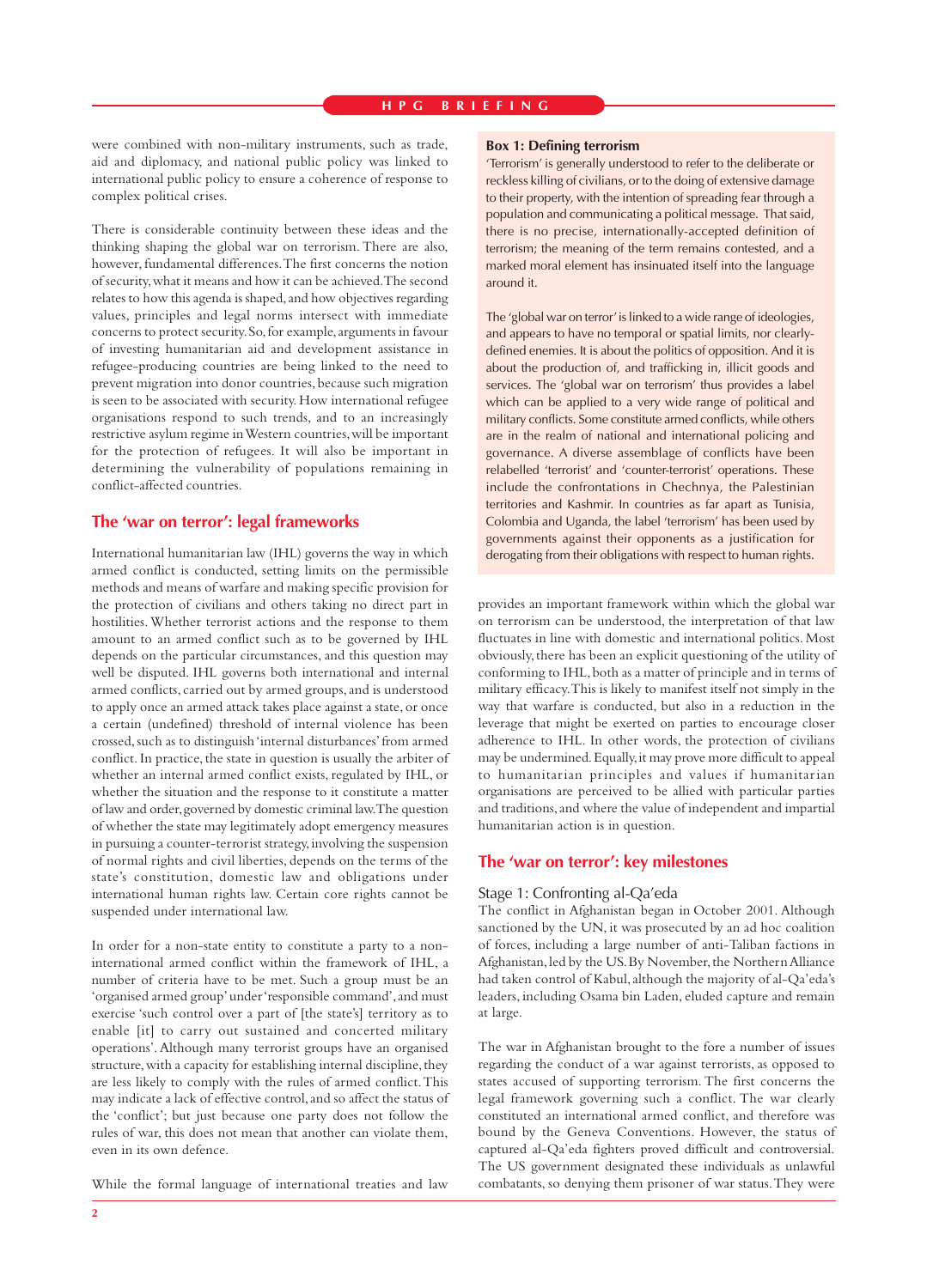given no rights to the due process of American law, meaning that they could be denied access to a lawyer and may be detained indefinitely without trial.

The Afghanistan campaign also highlighted the difficulties of prosecuting a war on terrorism, while at the same time engaging in state-building. The ousting of the Taliban provided an opportunity for a significant expansion of international engagement. However, it also raised questions regarding how the international community engages with a transitional administration suffering from weak capacity and uncertain legitimacy, and struggling to maintain minimal levels of security. While humanitarian aid has remained the default method of engagement, increasing developmental claims have been made on it. This has generated tensions between humanitarian actors, who wish to maintain their independence, and the interim administration, which is concerned to legitimise and stabilise its fragile grip on power by exerting control over the international assistance agenda.

#### Stage 2: Iraq: the pre-emptive strike

Iraq has been the test-case of the doctrine of the pre-emptive strike. The view advanced by the US and its allies to justify the Iraq conflict was that, taken together, the various UN resolutions since 1990–91 cumulatively provided sufficient legal authority to use force in 2003. This was particularly imperative, according to coalition forces, given that Iraq might be willing to provide terrorist groups with weapons of mass destruction. The opposing view argued that, while Resolution 1441 of November 2002 found Iraq to be in material breach of previous resolutions, it stopped short of authorising the use of force on that basis. Critics pointed to the shifting objectives of the Iraq campaign, from disarming Iraq of weapons of mass destruction, to removing its regime and 'liberating' its people. Critics contend that regime change in Iraq went beyond the original premise on which the use of force against Iraq had been authorised in 1991.

In advance of the conflict, some NGOs questioned the legitimacy of the war itself, so going beyond commenting only on the humanitarian implications of such a war. Investment in

#### **Box 2: The doctrine of pre-emption**

The doctrine of the pre-emptive strike was formally articulated in the US National Security Strategy in September 2002. This stated that the US 'will not hesitate to act alone, if necessary, to exercise our right of self-defence by acting pre-emptively against such terrorists, to prevent them from doing harm against our people and our country'.

The doctrine remains contested. Critics argue that Article 51 of the UN Charter only authorises self-defence if an armed attack occurs, not before one has taken place. It is argued that the right to 'pre-emptive' defence is potentially destabilising since it permits military action outside the framework of the UN, raising the question of how military intervention will be governed and regulated.

Advocates of the doctrine maintain that, in an age of global terrorism and weapons of mass destruction, Article 51 is no longer adequate. Thus, the US contends that the goal of its security strategy is to eliminate potential threats before they can strike, and that this is justified because of the scale of the potential threat posed. humanitarian preparedness was slowed because the UN and some member states feared that such preparations would signal that war was inevitable, and so undermine diplomacy. Such political obstacles to humanitarian preparedness are, of course, neither new nor unique to the Iraqi conflict. What was different in Iraq was that these political blockages were associated with the very governments that were the primary supporters and financers of humanitarian action.

Once hostilities started in Iraq, new dilemmas emerged. In addition to problems of humanitarian access, which severely restricted the scope of independent humanitarian organisations, questions surfaced regarding the ability of military actors to provide assistance efficiently and impartially. Questions have also been raised as to whether the humanitarian community is witnessing the beginnings of a new relief 'industry', with forprofit providers competing with their NGO counterparts, not only for large-scale infrastructure repair, but also in areas traditionally handled by the UN and NGOs, such as clean water, healthcare and education.

By mid-2003, while there had been no major humanitarian crisis, Iraq remained extremely vulnerable, both economically and politically. People's livelihoods and access to basic services were precarious, and the security environment was complex and difficult. Like Afghanistan, Iraq has demonstrated that, while 'regime change' can be achieved relatively quickly, rebuilding and stabilisation are much more difficult. In both countries, humanitarian aid, particularly large volumes of food aid, remains an important instrument for engagement, and is seen to play an important role in stabilisation and the consolidation of peace.

The political framework for humanitarian action in Iraq is, however, very different from Afghanistan, where the UN was responsible for the political transition. The establishment of the Office for Reconstruction and Humanitarian Assistance in Iraq marks a new moment in integrated approaches to peace-building, and in the bilateral management of political transition. While the responsibilities of the coalition forces are clear in relation to the Geneva Conventions, ambiguities remain regarding how the international community more broadly will engage with the occupying powers. These relate to the future of sanctions, the financing and management of the Oil for Food Programme and reconstruction. These are sensitive issues, particularly because the coalition's occupation remains contested politically within Iraq.

The scale of assistance in post-Taliban Afghanistan, though large compared to previous levels in the country, was dwarfed by the appeals and pledges for Iraq. The World Food Programme alone has put out appeals for \$1.3 billion, equivalent to nearly 20% of total global spending on official humanitarian assistance in 2000. The UK's Department for International Development has earmarked  $\mathcal{L}$ 210 million to Iraq, nearly double its total humanitarian aid budget for 2001. While assurances have been given that such responses will not detract from spending elsewhere, there are questions regarding proportionality, and indeed whether there is capacity within the system as a whole, and within Iraq in particular, to absorb such funds effectively.

#### **Aid strategies in the global war on terrorism**

Failed states and the potential threat they pose to national security